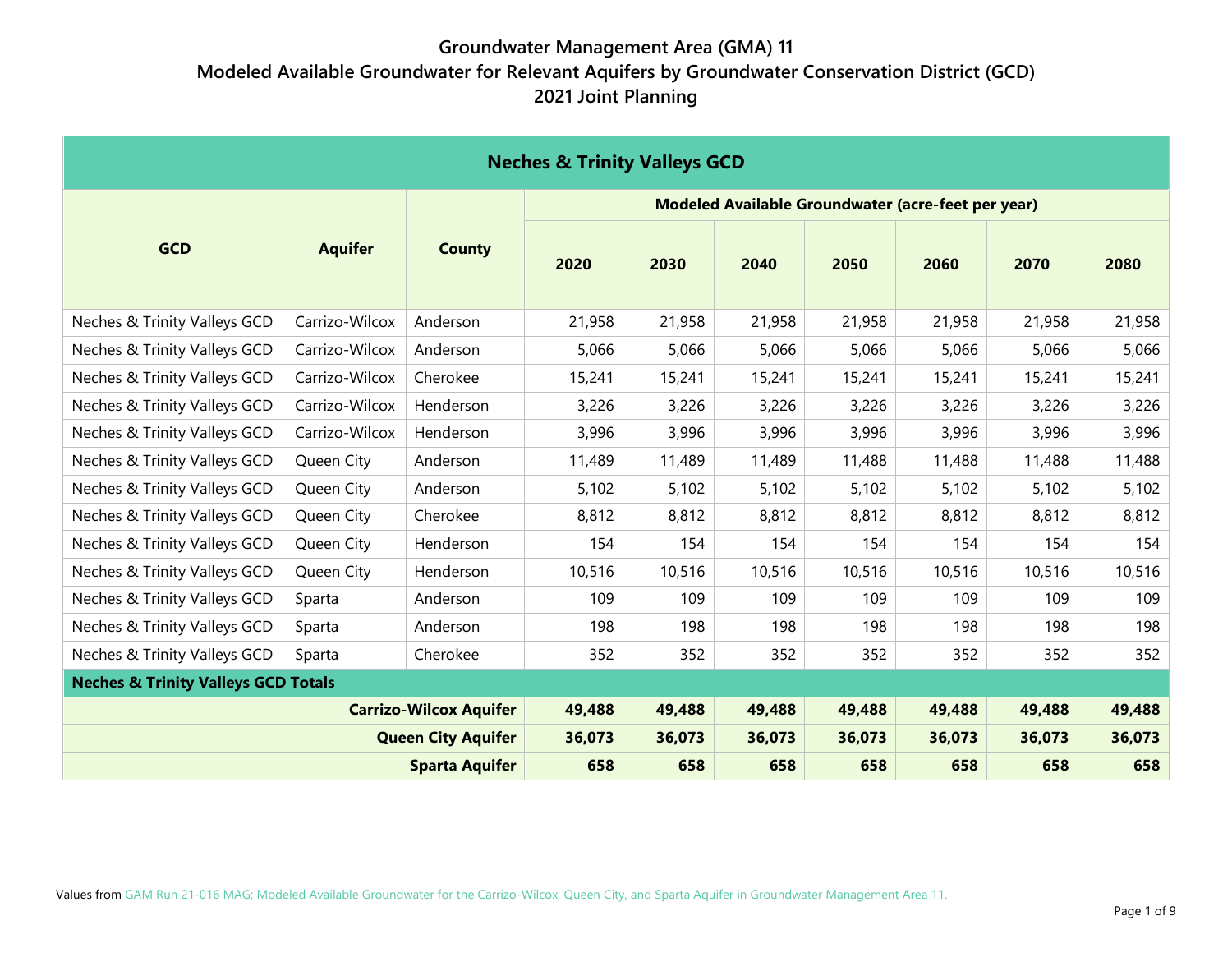| <b>Panola County GCD</b>        |                |                               |                                                    |             |       |       |          |       |                |  |  |
|---------------------------------|----------------|-------------------------------|----------------------------------------------------|-------------|-------|-------|----------|-------|----------------|--|--|
|                                 |                |                               | Modeled Available Groundwater (acre-feet per year) |             |       |       |          |       |                |  |  |
| <b>GCD</b>                      | <b>Aquifer</b> | <b>County</b>                 | 2020                                               | 2030        | 2040  | 2050  | 2060     | 2070  | 2080           |  |  |
| Panola County GCD               | Carrizo-Wilcox | Panola                        | 0                                                  | $\mathbf 0$ | 0     | 0     | $\Omega$ |       | $\overline{0}$ |  |  |
| Panola County GCD               | Carrizo-Wilcox | Panola                        | 4,999                                              | 4,999       | 4,999 | 4,999 | 4,999    | 4,999 | 4,999          |  |  |
| <b>Panola County GCD Totals</b> |                |                               |                                                    |             |       |       |          |       |                |  |  |
|                                 |                | <b>Carrizo-Wilcox Aquifer</b> | 4,999                                              | 4,999       | 4,999 | 4,999 | 4,999    | 4,999 | 4,999          |  |  |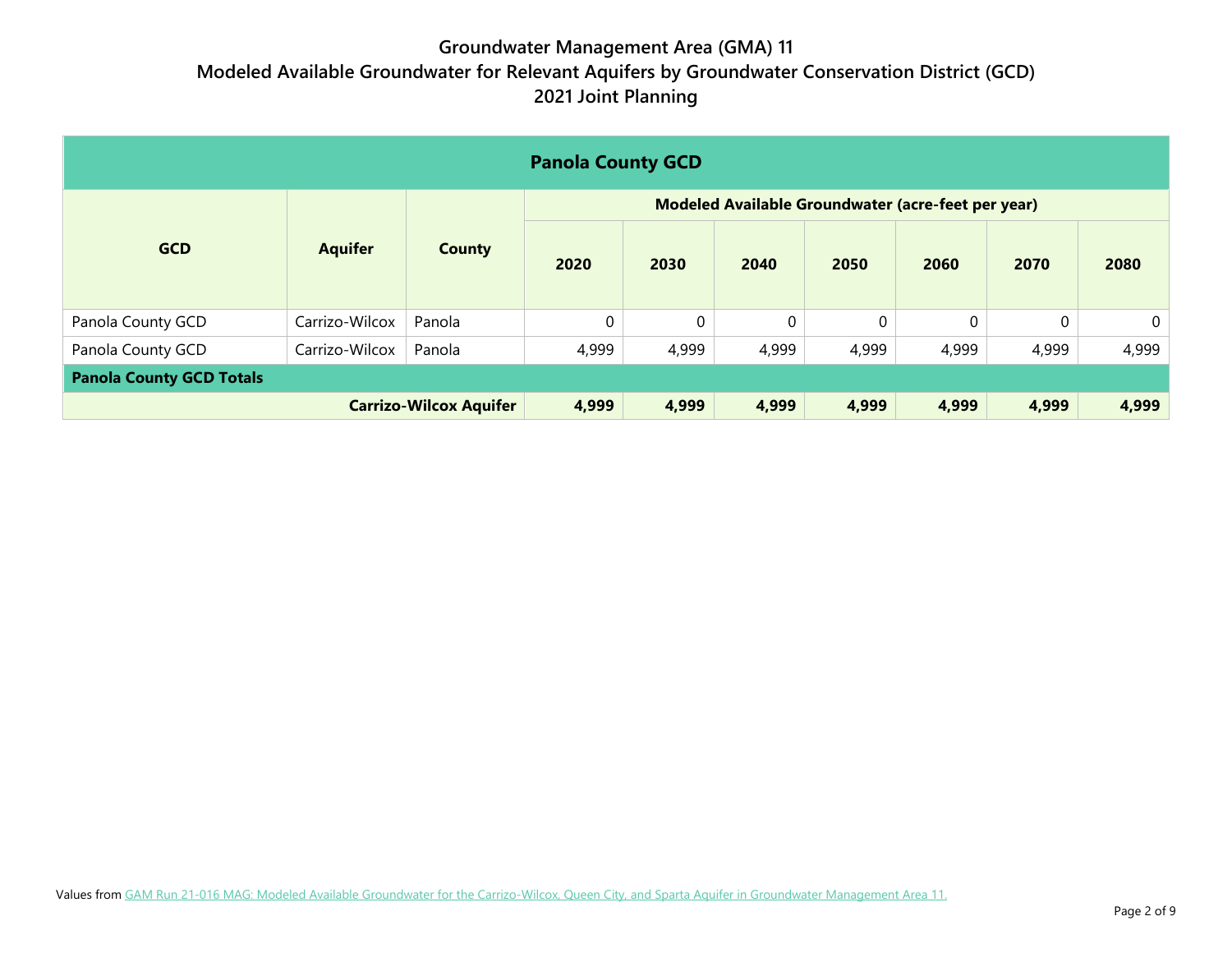| <b>Pineywoods GCD</b>        |                |                               |                                                    |        |        |        |        |        |        |  |  |
|------------------------------|----------------|-------------------------------|----------------------------------------------------|--------|--------|--------|--------|--------|--------|--|--|
|                              |                |                               | Modeled Available Groundwater (acre-feet per year) |        |        |        |        |        |        |  |  |
| <b>GCD</b>                   | <b>Aquifer</b> | <b>County</b>                 | 2020                                               | 2030   | 2040   | 2050   | 2060   | 2070   | 2080   |  |  |
| Pineywoods GCD               | Carrizo-Wilcox | Angelina                      | 27,611                                             | 27,611 | 27,611 | 27,611 | 27,611 | 27,611 | 27,611 |  |  |
| Pineywoods GCD               | Carrizo-Wilcox | Nacogdoches                   | 20,859                                             | 20,859 | 20,859 | 20,859 | 20,859 | 20,859 | 20,859 |  |  |
| Pineywoods GCD               | Queen City     | Angelina                      | 1,095                                              | 1,095  | 1,095  | 1,095  | 1,095  | 1,095  | 1,095  |  |  |
| Pineywoods GCD               | Queen City     | Nacogdoches                   | 2,946                                              | 2,946  | 2,946  | 2,946  | 2,946  | 2,946  | 2,946  |  |  |
| Pineywoods GCD               | Sparta         | Angelina                      | 390                                                | 390    | 390    | 390    | 390    | 390    | 390    |  |  |
| Pineywoods GCD               | Sparta         | Nacogdoches                   | 362                                                | 362    | 362    | 362    | 362    | 362    | 362    |  |  |
| <b>Pineywoods GCD Totals</b> |                |                               |                                                    |        |        |        |        |        |        |  |  |
|                              |                | <b>Carrizo-Wilcox Aquifer</b> | 48,470                                             | 48,470 | 48,470 | 48,470 | 48,470 | 48,470 | 48,470 |  |  |
|                              |                | <b>Queen City Aquifer</b>     | 4,041                                              | 4,041  | 4,041  | 4,041  | 4,041  | 4,041  | 4,041  |  |  |
|                              |                | <b>Sparta Aquifer</b>         | 752                                                | 752    | 752    | 752    | 752    | 752    | 752    |  |  |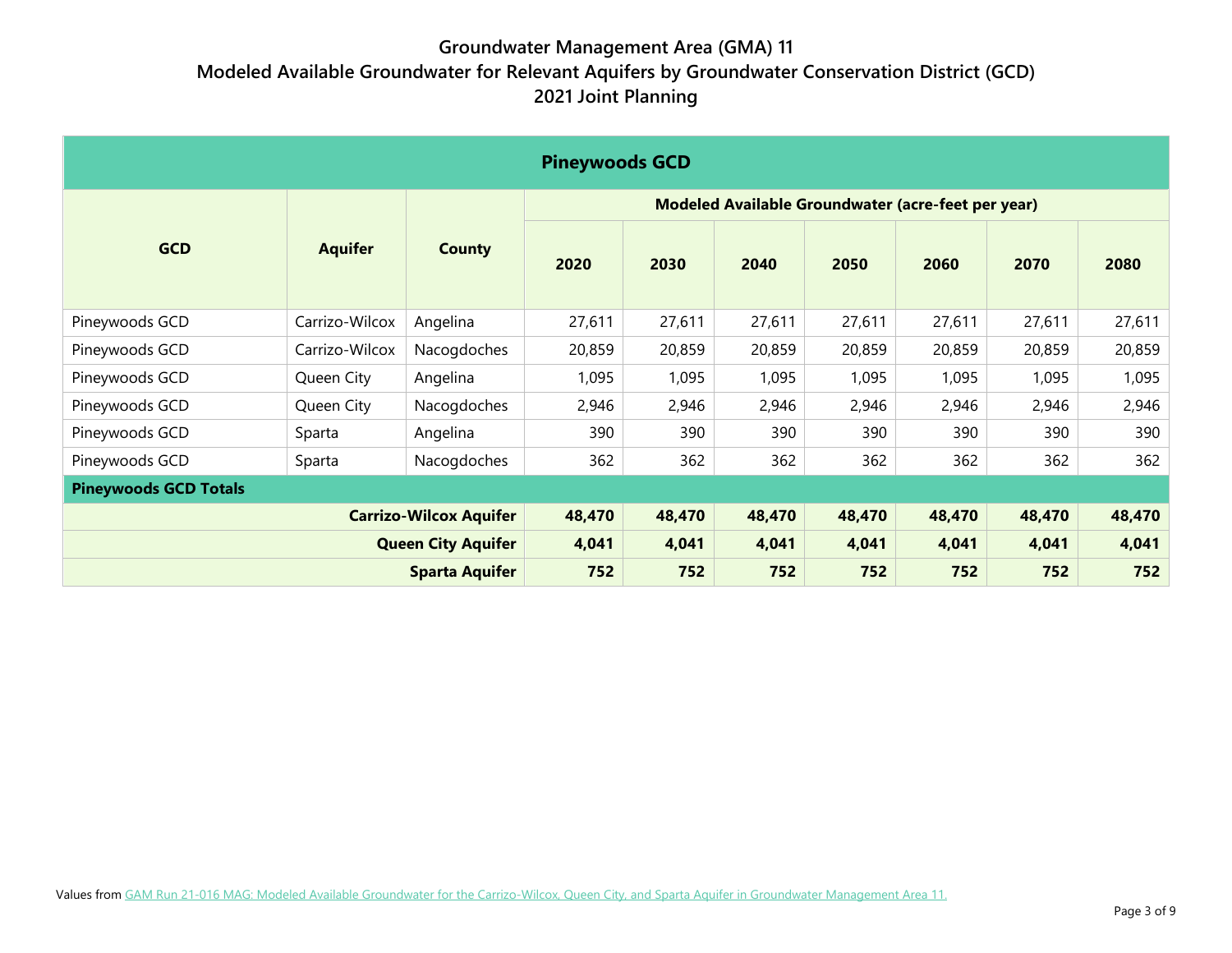| <b>Rusk County GCD</b>        |                               |                           |                                                    |                  |              |          |          |          |             |  |  |
|-------------------------------|-------------------------------|---------------------------|----------------------------------------------------|------------------|--------------|----------|----------|----------|-------------|--|--|
|                               |                               |                           | Modeled Available Groundwater (acre-feet per year) |                  |              |          |          |          |             |  |  |
| <b>GCD</b>                    | <b>Aquifer</b>                | <b>County</b>             | 2020                                               | 2030             | 2040         | 2050     | 2060     | 2070     | 2080        |  |  |
| <b>Rusk County GCD</b>        | Carrizo-Wilcox                | Rusk                      | 7,111                                              | 7,111            | 7,111        | 7,111    | 7,111    | 7,111    | 7,111       |  |  |
| Rusk County GCD               | Carrizo-Wilcox                | Rusk                      | 6,907                                              | 6,907            | 6,907        | 6,907    | 6,907    | 6,907    | 6,907       |  |  |
| <b>Rusk County GCD</b>        | Queen City                    | Rusk                      | 39                                                 | 39               | 39           | 39       | 39       | 39       | 39          |  |  |
| Rusk County GCD               | Queen City                    | Rusk                      | 20                                                 | 20               | 20           | 20       | 20       | 20       | 20          |  |  |
| Rusk County GCD               | Sparta                        | Rusk                      | 0                                                  | $\boldsymbol{0}$ | $\mathbf{0}$ | $\Omega$ | 0        | 0        | $\mathbf 0$ |  |  |
| <b>Rusk County GCD Totals</b> |                               |                           |                                                    |                  |              |          |          |          |             |  |  |
|                               | <b>Carrizo-Wilcox Aquifer</b> |                           | 14,018                                             | 14,018           | 14,018       | 14,018   | 14,018   | 14,018   | 14,018      |  |  |
|                               |                               | <b>Queen City Aquifer</b> | 59                                                 | 59               | 59           | 59       | 59       | 59       | 59          |  |  |
|                               |                               | <b>Sparta Aquifer</b>     | $\bf{0}$                                           | $\mathbf 0$      | $\bf{0}$     | $\bf{0}$ | $\bf{0}$ | $\bf{0}$ | $\mathbf 0$ |  |  |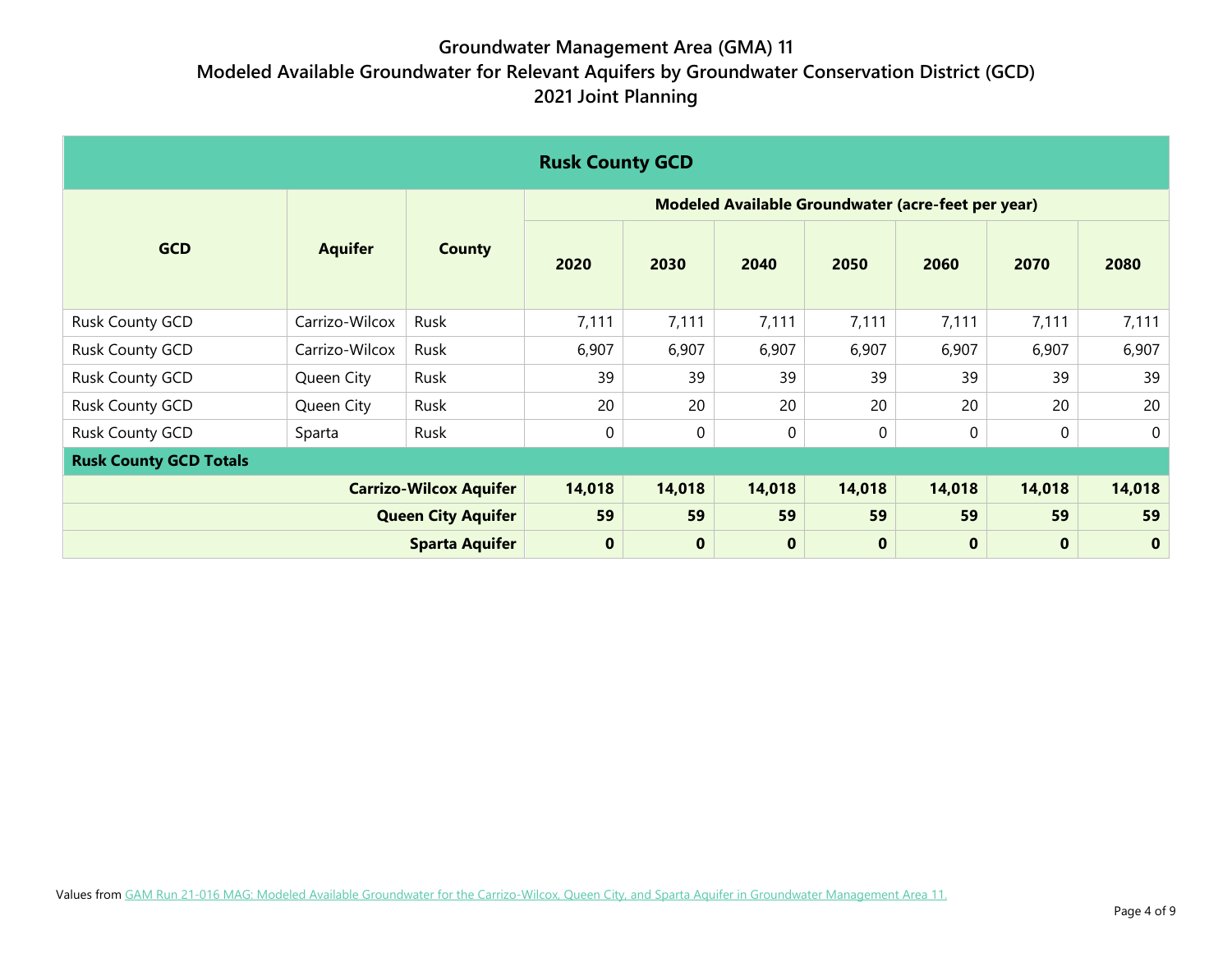| <b>No District - County</b> |                |               |                                                    |             |             |             |             |             |             |  |  |
|-----------------------------|----------------|---------------|----------------------------------------------------|-------------|-------------|-------------|-------------|-------------|-------------|--|--|
|                             |                |               | Modeled Available Groundwater (acre-feet per year) |             |             |             |             |             |             |  |  |
| <b>GCD</b>                  | <b>Aquifer</b> | <b>County</b> | 2020                                               | 2030        | 2040        | 2050        | 2060        | 2070        | 2080        |  |  |
| No District-County          | Carrizo-Wilcox | <b>Bowie</b>  | 9,645                                              | 9,645       | 9,645       | 9,645       | 9,645       | 9,645       | 9,645       |  |  |
| No District-County          | Carrizo-Wilcox | Camp          | 3,862                                              | 3,862       | 3,862       | 3,862       | 3,862       | 3,862       | 3,862       |  |  |
| No District-County          | Carrizo-Wilcox | Cass          | 12,865                                             | 12,865      | 12,865      | 12,865      | 12,865      | 12,865      | 12,865      |  |  |
| No District-County          | Carrizo-Wilcox | Cass          | 777                                                | 777         | 777         | 777         | 777         | 777         | 777         |  |  |
| No District-County          | Carrizo-Wilcox | Franklin      | 5,334                                              | 5,334       | 5,334       | 5,334       | 5,334       | 5,334       | 5,334       |  |  |
| No District-County          | Carrizo-Wilcox | Franklin      | 398                                                | 398         | 398         | 398         | 398         | 398         | 398         |  |  |
| No District-County          | Carrizo-Wilcox | Gregg         | 726                                                | 726         | 726         | 726         | 726         | 726         | 726         |  |  |
| No District-County          | Carrizo-Wilcox | Gregg         | 5,346                                              | 5,346       | 5,346       | 5,346       | 5,346       | 5,346       | 5,346       |  |  |
| No District-County          | Carrizo-Wilcox | Harrison      | 4,636                                              | 4,636       | 4,636       | 4,636       | 4,636       | 4,636       | 4,636       |  |  |
| No District-County          | Carrizo-Wilcox | Harrison      | 4,460                                              | 4,460       | 4,460       | 4,460       | 4,460       | 4,460       | 4,460       |  |  |
| No District-County          | Carrizo-Wilcox | Hopkins       | 309                                                | 309         | 309         | 309         | 309         | 309         | 309         |  |  |
| No District-County          | Carrizo-Wilcox | Hopkins       | 2,426                                              | 2,426       | 2,426       | 2,426       | 2,426       | 2,426       | 2,426       |  |  |
| No District-County          | Carrizo-Wilcox | Hopkins       | 2,017                                              | 2,017       | 2,017       | 2,017       | 2,017       | 2,017       | 2,017       |  |  |
| No District-County          | Carrizo-Wilcox | Houston       | 1,721                                              | 1,721       | 1,721       | 1,721       | 1,721       | 1,721       | 1,721       |  |  |
| No District-County          | Carrizo-Wilcox | Houston       | 634                                                | 634         | 634         | 634         | 634         | 634         | 634         |  |  |
| No District-County          | Carrizo-Wilcox | Marion        | 1,966                                              | 1,966       | 1,966       | 1,966       | 1,966       | 1,966       | 1,966       |  |  |
| No District-County          | Carrizo-Wilcox | Morris        | 2,156                                              | 2,156       | 2,156       | 2,156       | 2,156       | 2,156       | 2,156       |  |  |
| No District-County          | Carrizo-Wilcox | Morris        | 415                                                | 415         | 415         | 415         | 415         | 415         | 415         |  |  |
| No District-County          | Carrizo-Wilcox | Rains         | 1,411                                              | 1,411       | 1,411       | 1,411       | 1,411       | 1,411       | 1,411       |  |  |
| No District-County          | Carrizo-Wilcox | Red River     | <b>NULL</b>                                        | <b>NULL</b> | <b>NULL</b> | <b>NULL</b> | <b>NULL</b> | <b>NULL</b> | <b>NULL</b> |  |  |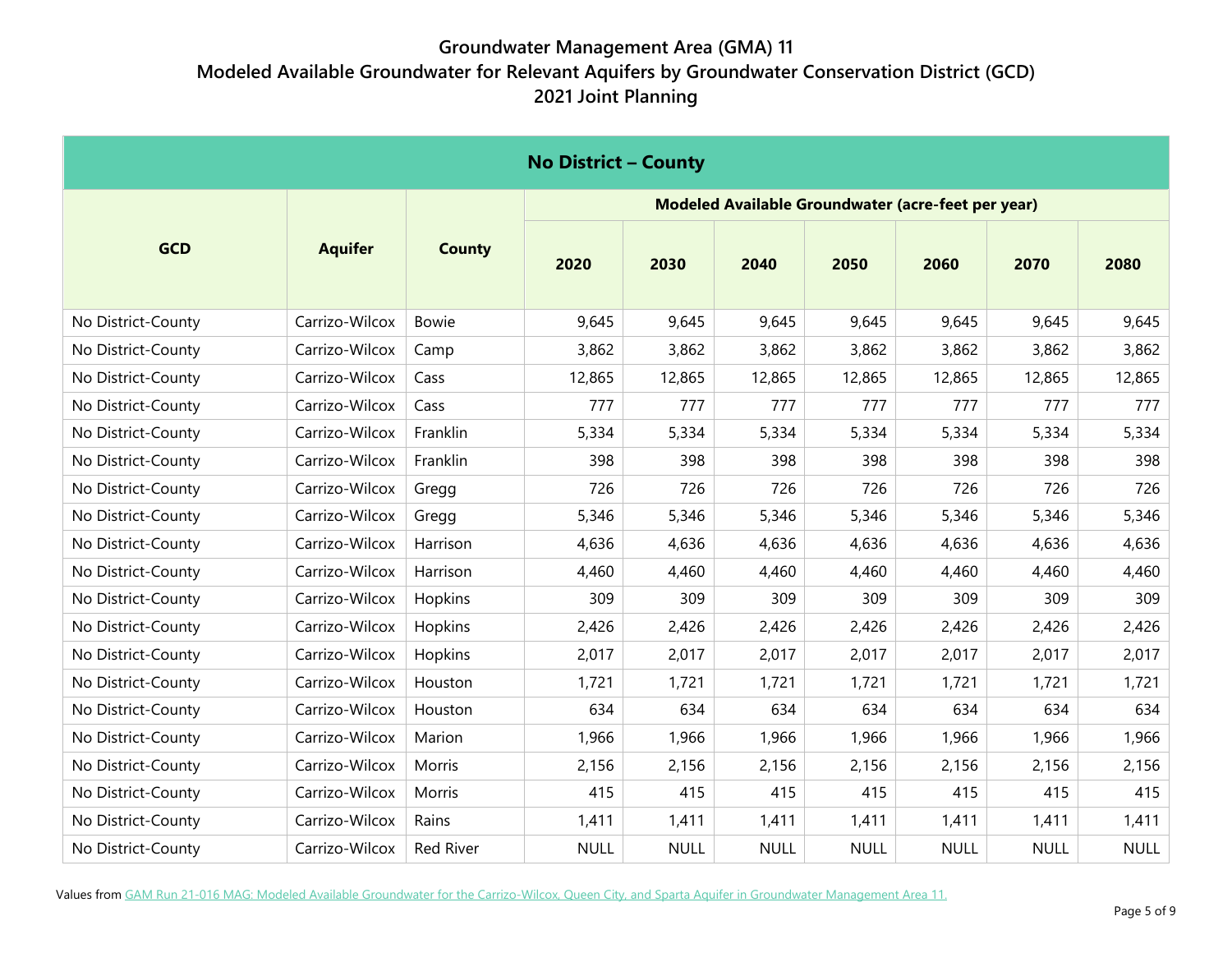| <b>No District - County</b> |                |               |                                                    |        |        |              |        |        |        |  |  |
|-----------------------------|----------------|---------------|----------------------------------------------------|--------|--------|--------------|--------|--------|--------|--|--|
|                             |                |               | Modeled Available Groundwater (acre-feet per year) |        |        |              |        |        |        |  |  |
| <b>GCD</b>                  | <b>Aquifer</b> | <b>County</b> | 2020                                               | 2030   | 2040   | 2050         | 2060   | 2070   | 2080   |  |  |
| No District-County          | Carrizo-Wilcox | Sabine        | 356                                                | 356    | 356    | 356          | 356    | 356    | 356    |  |  |
| No District-County          | Carrizo-Wilcox | Sabine        | 1,032                                              | 1,032  | 1,032  | 1,032        | 1,032  | 1,032  | 1,032  |  |  |
| No District-County          | Carrizo-Wilcox | San Augustine | 303                                                | 303    | 303    | 303          | 303    | 303    | 303    |  |  |
| No District-County          | Carrizo-Wilcox | San Augustine | 284                                                | 284    | 284    | 284          | 284    | 284    | 284    |  |  |
| No District-County          | Carrizo-Wilcox | Shelby        | 2,621                                              | 2,621  | 2,621  | 2,621        | 2,621  | 2,621  | 2,621  |  |  |
| No District-County          | Carrizo-Wilcox | Shelby        | 3,698                                              | 3,698  | 3,698  | 3,698        | 3,698  | 3,698  | 3,698  |  |  |
| No District-County          | Carrizo-Wilcox | Smith         | 7,939                                              | 7,939  | 7,939  | 7,939        | 7,939  | 7,939  | 7,939  |  |  |
| No District-County          | Carrizo-Wilcox | Smith         | 17,607                                             | 17,607 | 17,607 | 17,607       | 17,607 | 17,607 | 17,607 |  |  |
| No District-County          | Carrizo-Wilcox | Titus         | 5,594                                              | 5,594  | 5,594  | 5,594        | 5,594  | 5,594  | 5,594  |  |  |
| No District-County          | Carrizo-Wilcox | Titus         | 1,942                                              | 1,942  | 1,942  | 1,942        | 1,942  | 1,942  | 1,942  |  |  |
| No District-County          | Carrizo-Wilcox | Trinity       |                                                    | 1      | 1      | $\mathbf{1}$ |        |        | 1      |  |  |
| No District-County          | Carrizo-Wilcox | Trinity       | 266                                                | 266    | 266    | 266          | 266    | 266    | 266    |  |  |
| No District-County          | Carrizo-Wilcox | Upshur        | 5,107                                              | 5,107  | 5,107  | 5,107        | 5,107  | 5,107  | 5,107  |  |  |
| No District-County          | Carrizo-Wilcox | Upshur        | 1,550                                              | 1,550  | 1,550  | 1,550        | 1,550  | 1,550  | 1,550  |  |  |
| No District-County          | Carrizo-Wilcox | Van Zandt     | 2,616                                              | 2,616  | 2,616  | 2,616        | 2,616  | 2,616  | 2,616  |  |  |
| No District-County          | Carrizo-Wilcox | Van Zandt     | 3,286                                              | 3,286  | 3,286  | 3,286        | 3,286  | 3,286  | 3,286  |  |  |
| No District-County          | Carrizo-Wilcox | Van Zandt     | 1,030                                              | 1,030  | 1,030  | 1,030        | 1,030  | 1,030  | 1,030  |  |  |
| No District-County          | Carrizo-Wilcox | Wood          | 925                                                | 925    | 925    | 925          | 925    | 925    | 925    |  |  |
| No District-County          | Carrizo-Wilcox | Wood          | 16,977                                             | 16,977 | 16,977 | 16,977       | 16,977 | 16,977 | 16,977 |  |  |
| No District-County          | Queen City     | Camp          | 1,594                                              | 1,594  | 1,594  | 1,594        | 1,594  | 1,594  | 1,594  |  |  |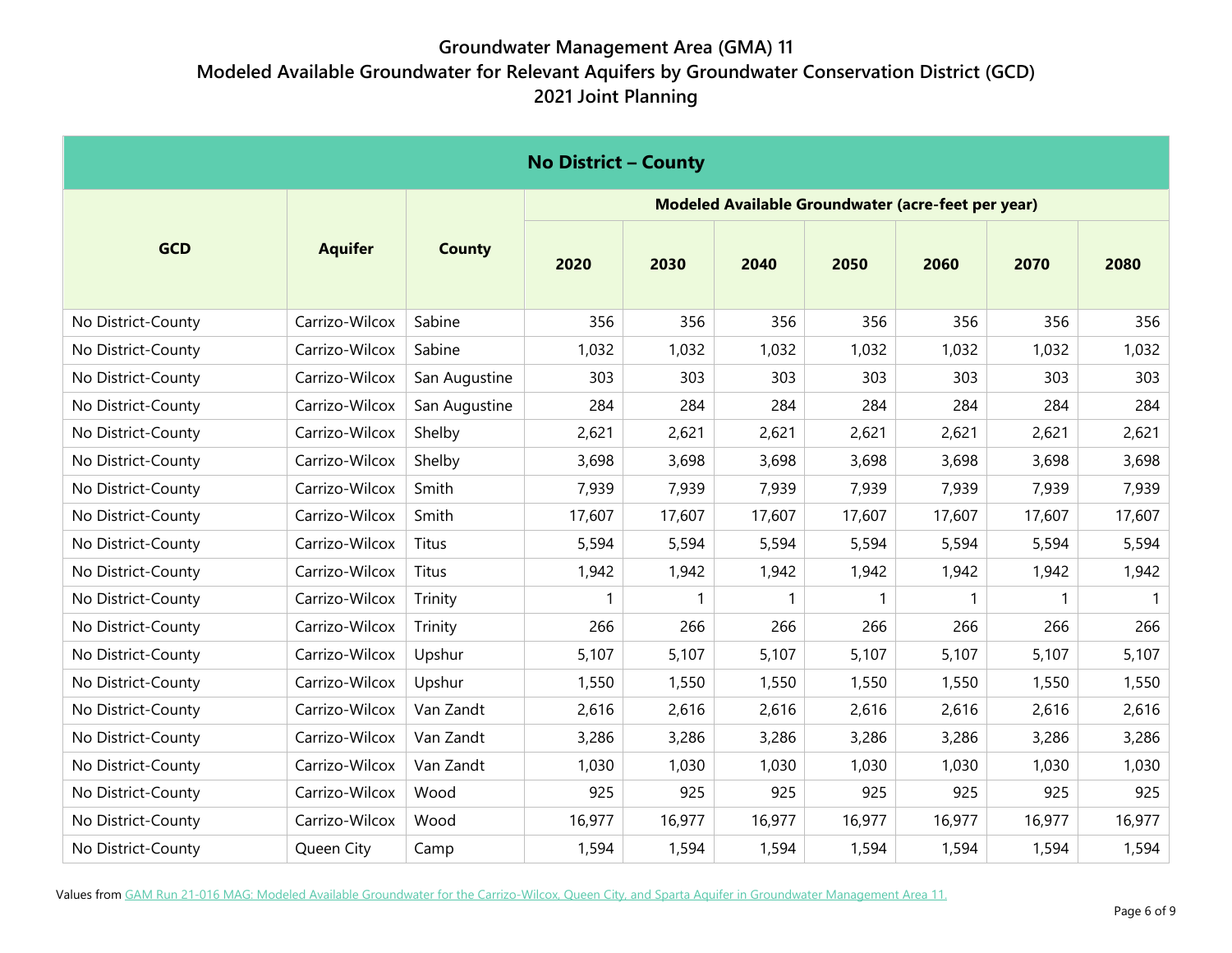| <b>No District - County</b> |                |               |                                                    |        |             |          |          |              |             |  |  |
|-----------------------------|----------------|---------------|----------------------------------------------------|--------|-------------|----------|----------|--------------|-------------|--|--|
|                             |                |               | Modeled Available Groundwater (acre-feet per year) |        |             |          |          |              |             |  |  |
| <b>GCD</b>                  | <b>Aquifer</b> | <b>County</b> | 2020                                               | 2030   | 2040        | 2050     | 2060     | 2070         | 2080        |  |  |
| No District-County          | Queen City     | Cass          | 15,855                                             | 15,855 | 15,855      | 15,855   | 15,855   | 15,855       | 15,855      |  |  |
| No District-County          | Queen City     | Cass          | 624                                                | 624    | 624         | 624      | 624      | 624          | 624         |  |  |
| No District-County          | Queen City     | Gregg         | 456                                                | 456    | 456         | 456      | 456      | 456          | 456         |  |  |
| No District-County          | Queen City     | Gregg         | 2,056                                              | 2,056  | 2,056       | 2,056    | 2,056    | 2,056        | 2,055       |  |  |
| No District-County          | Queen City     | Harrison      | 2,976                                              | 2,976  | 2,976       | 2,976    | 2,976    | 2,976        | 2,976       |  |  |
| No District-County          | Queen City     | Harrison      | 561                                                | 561    | 561         | 561      | 561      | 561          | 561         |  |  |
| No District-County          | Queen City     | Houston       | 2,080                                              | 2,080  | 2,080       | 2,080    | 2,080    | 2,080        | 2,080       |  |  |
| No District-County          | Queen City     | Houston       | 216                                                | 216    | 216         | 216      | 216      | 216          | 216         |  |  |
| No District-County          | Queen City     | Marion        | 7,389                                              | 7,389  | 7,389       | 7,389    | 7,389    | 7,389        | 7,389       |  |  |
| No District-County          | Queen City     | Morris        | 3,278                                              | 3,278  | 3,278       | 3,278    | 3,278    | 3,278        | 3,278       |  |  |
| No District-County          | Queen City     | Sabine        | 0                                                  | 0      | $\mathbf 0$ | 0        | $\Omega$ | $\mathbf{0}$ | 0           |  |  |
| No District-County          | Queen City     | Sabine        | 0                                                  | 0      | $\mathbf 0$ | $\Omega$ | $\Omega$ | $\Omega$     | 0           |  |  |
| No District-County          | Queen City     | San Augustine | 0                                                  | 0      | $\mathbf 0$ | $\Omega$ | 0        | $\Omega$     | 0           |  |  |
| No District-County          | Queen City     | Shelby        | 0                                                  | 0      | $\mathbf 0$ | 0        | 0        | $\mathbf 0$  | $\mathbf 0$ |  |  |
| No District-County          | Queen City     | Smith         | 12,457                                             | 12,457 | 12,457      | 12,457   | 12,457   | 12,457       | 12,457      |  |  |
| No District-County          | Queen City     | Smith         | 20,121                                             | 20,121 | 20,121      | 20,121   | 20,121   | 20,121       | 20,121      |  |  |
| No District-County          | Queen City     | Titus         | 0                                                  | 0      | $\mathbf 0$ | $\Omega$ | $\Omega$ | $\Omega$     | 0           |  |  |
| No District-County          | Queen City     | Trinity       | $\mathbf 0$                                        | 0      | $\mathbf 0$ | 0        | 0        | $\Omega$     | 0           |  |  |
| No District-County          | Queen City     | Trinity       | 0                                                  | 0      | $\mathbf 0$ | 0        | 0        | $\mathbf{0}$ | $\mathbf 0$ |  |  |
| No District-County          | Queen City     | Upshur        | 6,216                                              | 6,215  | 6,215       | 6,215    | 6,215    | 6,215        | 6,215       |  |  |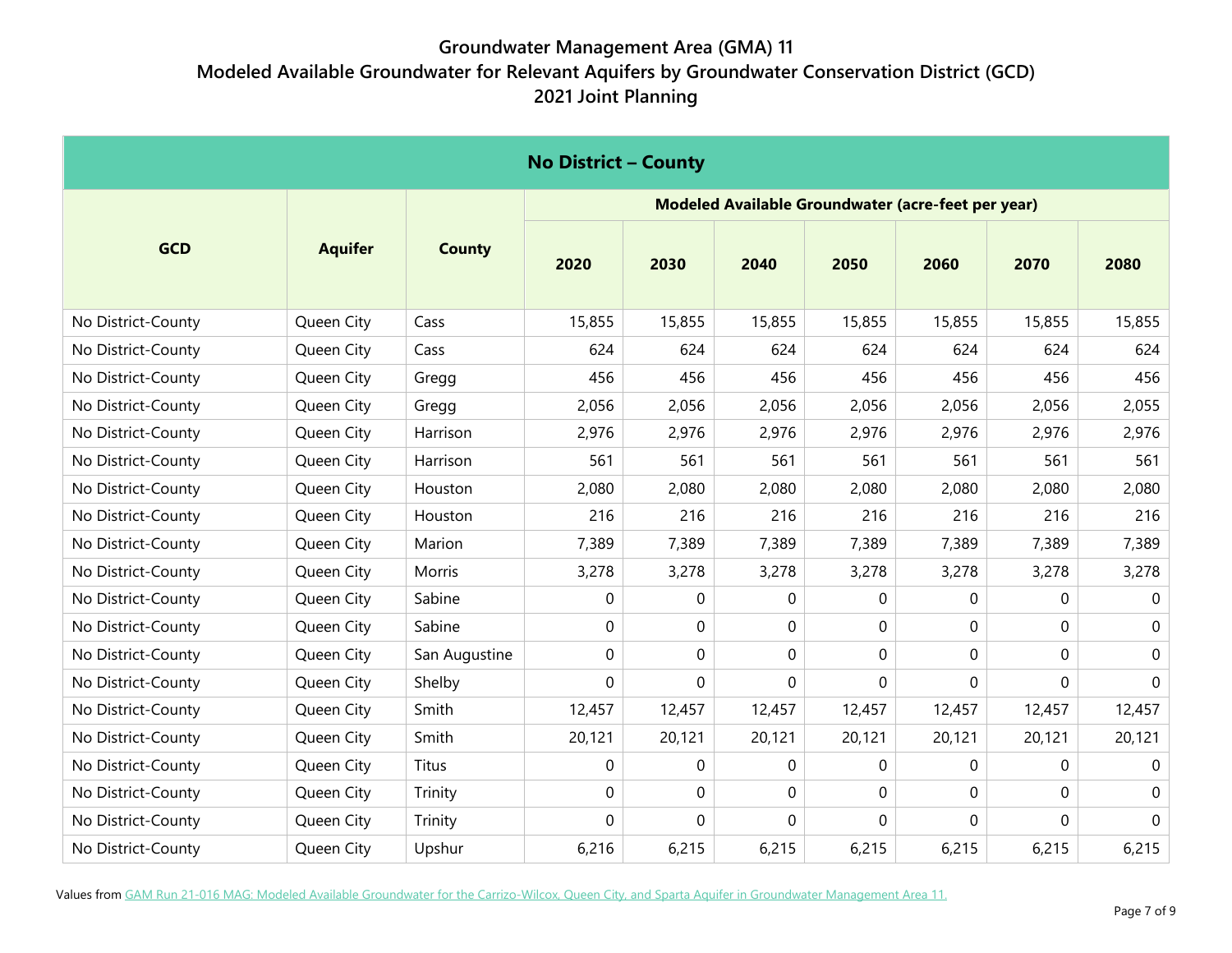| <b>No District - County</b> |                |               |             |             |                |                                                    |              |              |              |  |
|-----------------------------|----------------|---------------|-------------|-------------|----------------|----------------------------------------------------|--------------|--------------|--------------|--|
|                             |                |               |             |             |                | Modeled Available Groundwater (acre-feet per year) |              |              |              |  |
| <b>GCD</b>                  | <b>Aquifer</b> | <b>County</b> | 2020        | 2030        | 2040           | 2050                                               | 2060         | 2070         | 2080         |  |
| No District-County          | Queen City     | Upshur        | 5,949       | 5,949       | 5,949          | 5,949                                              | 5,949        | 5,949        | 5,949        |  |
| No District-County          | Queen City     | Van Zandt     | 2,343       | 2,343       | 2,343          | 2,343                                              | 2,343        | 2,343        | 2,343        |  |
| No District-County          | Queen City     | Wood          | 779         | 779         | 779            | 779                                                | 779          | 779          | 779          |  |
| No District-County          | Queen City     | Wood          | 5,731       | 5,731       | 5,731          | 5,731                                              | 5,731        | 5,731        | 5,731        |  |
| No District-County          | Sparta         | Cass          | 0           | 0           | $\mathbf 0$    | 0                                                  | 0            | $\mathbf{0}$ | $\mathbf 0$  |  |
| No District-County          | Sparta         | Houston       | 505         | 505         | 505            | 505                                                | 505          | 505          | 505          |  |
| No District-County          | Sparta         | Houston       | 977         | 977         | 977            | 977                                                | 977          | 977          | 977          |  |
| No District-County          | Sparta         | Marion        | $\mathbf 0$ | $\mathbf 0$ | $\mathbf 0$    | 0                                                  | $\Omega$     | $\Omega$     | $\mathbf 0$  |  |
| No District-County          | Sparta         | Sabine        | 36          | 36          | 36             | 36                                                 | 36           | 36           | 36           |  |
| No District-County          | Sparta         | Sabine        | 13          | 13          | 13             | 13                                                 | 13           | 13           | 13           |  |
| No District-County          | Sparta         | San Augustine | 163         | 163         | 163            | 163                                                | 163          | 163          | 163          |  |
| No District-County          | Sparta         | San Augustine | 3           | 3           | 3              | 3                                                  | 3            | 3            | $\mathsf{3}$ |  |
| No District-County          | Sparta         | Shelby        | 0           | 0           | $\mathbf 0$    | $\Omega$                                           | 0            | $\mathbf 0$  | $\mathbf 0$  |  |
| No District-County          | Sparta         | Smith         | $\mathbf 0$ | 0           | $\mathbf 0$    | 0                                                  | $\Omega$     | $\Omega$     | 0            |  |
| No District-County          | Sparta         | Smith         | 0           | 0           | $\overline{0}$ | 0                                                  | $\mathbf 0$  | $\Omega$     | $\mathbf 0$  |  |
| No District-County          | Sparta         | Trinity       | 0           | 0           | $\overline{0}$ | $\mathbf{0}$                                       | $\Omega$     | $\Omega$     | 0            |  |
| No District-County          | Sparta         | Trinity       | 152         | 152         | 152            | 152                                                | 152          | 152          | 152          |  |
| No District-County          | Sparta         | Upshur        | $\mathbf 0$ | 0           | $\mathbf 0$    | 0                                                  | $\mathbf{0}$ | $\mathbf{0}$ | $\mathbf 0$  |  |
| No District-County          | Sparta         | Wood          | 0           | 0           | $\mathbf 0$    | 0                                                  | $\mathbf 0$  | $\mathbf 0$  | $\mathbf 0$  |  |